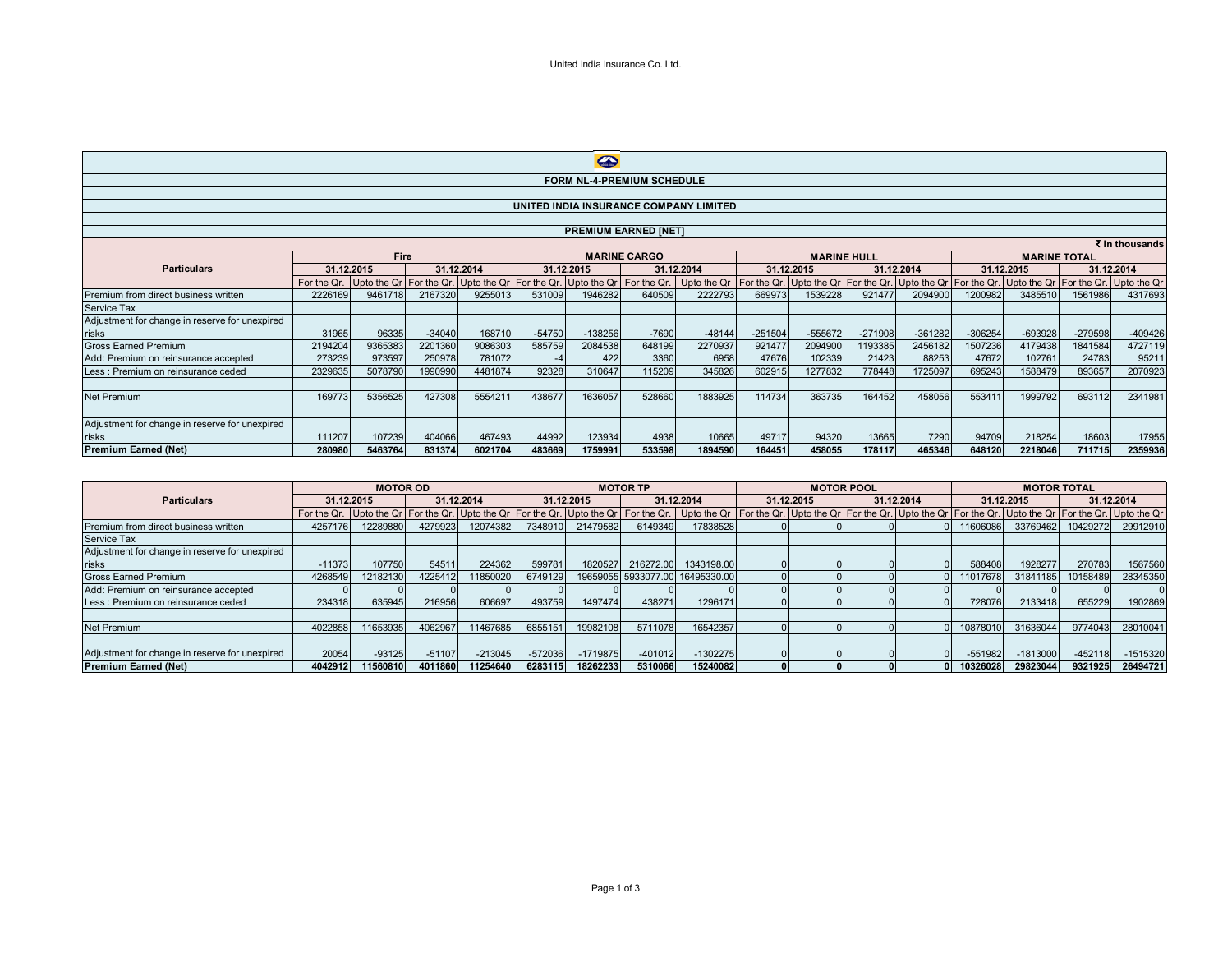## United India Insurance Co. Ltd.

|                                                |            | <b>WORKMEN COMPENSATION</b> |            |                                                                 | <b>PERSONAL ACCIDENT</b> |                         |            |                           |            | <b>AVIATION</b>         |            |                                                                     | <b>ENGINEERING</b> |           |            |         |
|------------------------------------------------|------------|-----------------------------|------------|-----------------------------------------------------------------|--------------------------|-------------------------|------------|---------------------------|------------|-------------------------|------------|---------------------------------------------------------------------|--------------------|-----------|------------|---------|
| <b>Particulars</b>                             | 31.12.2015 |                             | 31.12.2014 |                                                                 | 31.12.2015               |                         | 31.12.2014 |                           | 31.12.2015 |                         | 31.12.2014 |                                                                     | 31.12.2015         |           | 31.12.2014 |         |
|                                                |            |                             |            | For the Qr. Upto the Qr   For the Qr. Upto the Qr   For the Qr. |                          | Upto the Qr For the Qr. |            | Upto the Qr   For the Qr. |            | Upto the Qr For the Qr. |            | Upto the Qr   For the Qr.   Upto the Qr   For the Qr.   Upto the Qr |                    |           |            |         |
| Premium from direct business written           | 201160     | 692080                      | 211250     | 710355                                                          | 630077                   | 1923019                 | 799586     | 1948864                   | 132737     | 440676                  | 204272     | 395258                                                              | 1114233            | 3521837   | 1243677    | 3882071 |
| Service Tax                                    |            |                             |            |                                                                 |                          |                         |            |                           |            |                         |            |                                                                     |                    |           |            |         |
| Adjustment for change in reserve for unexpired |            |                             |            |                                                                 |                          |                         |            |                           |            |                         |            |                                                                     |                    |           |            |         |
| risks                                          | $-5045$    | $-9137$                     | $-389$     | 16946                                                           | $-84755$                 | $-12923$                | 111975     | 202527                    | $-35767$   | 22709                   | 33139      | $-23378$                                                            | $-73155$           | $-186504$ | 53721      | $-8861$ |
| <b>Gross Earned Premium</b>                    | 206205     | 701217                      | 211639     | 693409                                                          | 714832                   | 1935942                 | 687611     | 1746337                   | 168504     | 417967                  | 171133     | 418636                                                              | 1187388            | 3708341   | 189956     | 3890932 |
| Add: Premium on reinsurance accepted           |            |                             |            |                                                                 | 734                      | 5075                    | 1825       | 1894                      | 9507       | 33601                   | 13915      | 29787                                                               | 61527              | 304780    | 60397      | 296805  |
| Less: Premium on reinsurance ceded             | 10058      | 34604                       | 10560      | 35513                                                           | 99990                    | 328180                  | 110986     | 400570                    | 207423     | 496169                  | 192208     | 377185                                                              | 630955             | 1777916   | 763047     | 2020731 |
|                                                |            |                             |            |                                                                 |                          |                         |            |                           |            |                         |            |                                                                     |                    |           |            |         |
| <b>Net Premium</b>                             | 191102     | 657476                      | 200690     | 674842                                                          | 530821                   | 1599914                 | 690425     | 1550188                   | $-65179$   | $-21892$                | 25979      | 47860                                                               | 544805             | 2048701   | 541027     | 2158145 |
|                                                |            |                             |            |                                                                 |                          |                         |            |                           |            |                         |            |                                                                     |                    |           |            |         |
| Adjustment for change in reserve for unexpired | 4794       | 8683                        | $-5065$    | $-21305$                                                        | 79802                    | $-24863$                | $-103710$  | $-182381$                 | 45579      | 34876                   | $-7107$    | $-1543$                                                             | $-774$             | 56153     | 197844     | 196403  |
| <b>Premium Earned (Net)</b>                    | 195896     | 666159                      | 195625     | 653537                                                          | 610623                   | 1575051                 | 586715     | 1367807                   | $-19600$   | 12984                   | 18872      | 46317                                                               | 544031             | 2104854   | 738871     | 2354548 |

|                                                | <b>OTHER MISCELLANEOUS</b> |            |         | <b>LIABILITIES</b> |         |            |        |                                                                                                                                                                                                                               | <b>HEALTH &amp; HOSPITALISATION</b> |            |           | <b>TOTAL MISCELLANEOUS</b> |                   |            |           |            |
|------------------------------------------------|----------------------------|------------|---------|--------------------|---------|------------|--------|-------------------------------------------------------------------------------------------------------------------------------------------------------------------------------------------------------------------------------|-------------------------------------|------------|-----------|----------------------------|-------------------|------------|-----------|------------|
| <b>Particulars</b>                             |                            | 31.12.2015 |         | 31.12.2014         |         | 31.12.2015 |        | 31.12.2014                                                                                                                                                                                                                    |                                     | 31.12.2015 |           | 31.12.2014                 |                   | 31.12.2015 |           | 31.12.2014 |
|                                                |                            |            |         |                    |         |            |        | For the Qr.  Upto the Qr  For the Qr.  Upto the Qr  For the Qr.  Upto the Qr   For the Qr.   Upto the Qr  For the Qr.  Upto the Qr.  Upto the Qr.  Upto the Qr.  Upto the Qr.  Upto the Qr.  Upto the Qr.  Upto the Qr.  Upto |                                     |            |           |                            |                   |            |           |            |
| Premium from direct business written           | 1387448                    | 4433336    | 1310425 | 4118765            | 136053  | 603037     | 142959 | 547824                                                                                                                                                                                                                        | 10339724                            | 29779750   | 6706703   |                            | 22599189 25547518 | 75163197   | 21048144  | 64115236   |
| <b>Service Tax</b>                             |                            |            |         |                    |         |            |        |                                                                                                                                                                                                                               |                                     |            |           |                            |                   |            |           |            |
| Adjustment for change in reserve for unexpired |                            |            |         |                    |         |            |        |                                                                                                                                                                                                                               |                                     |            |           |                            |                   |            |           |            |
| risks                                          | 38511                      | 157285     | 65383   | 53865              | $-3452$ | 27607      | 7579   | 14223                                                                                                                                                                                                                         | 1816511                             | 3590281    | 510349    | 1945441                    | 2241256           | 5517595    | 052540    | 3768323    |
| <b>Gross Earned Premium</b>                    | 1348937                    | 4276051    | 1245042 | 4064900            | 139505  | 575430     | 135380 | 533601                                                                                                                                                                                                                        | 8523213                             | 26189469   | 6196354   | 20653748                   | 23306262          | 69645602   | 19995604  | 60346913   |
| Add: Premium on reinsurance accepted           | 50803                      | 468962     | 425748  | 641107             | 1072    | 3744       | 3950   | 4090                                                                                                                                                                                                                          |                                     |            |           |                            | 123643            | 816162     | 505835    | 973683     |
| Less : Premium on reinsurance ceded            | 255330                     | 793447     | 274653  | 768098             | 18549   | 157637     | 40839  | 102425                                                                                                                                                                                                                        | 518256                              | 1501166    | 335696    | $-551531$                  | 2468637           | 7222537    | 2383217   | 5055858    |
|                                                |                            |            |         |                    |         |            |        |                                                                                                                                                                                                                               |                                     |            |           |                            |                   |            |           |            |
| <b>Net Premium</b>                             | 1182921                    | 4108851    | 1461520 | 3991774            | 118576  | 449144     | 106070 | 449489                                                                                                                                                                                                                        | 9821468                             | 28278584   | 6371007   | 23150720                   | 23202524          | 68756822   | 19170762  | 60033061   |
|                                                |                            |            |         |                    |         |            |        |                                                                                                                                                                                                                               |                                     |            |           |                            |                   |            |           |            |
| Adjustment for change in reserve for unexpired |                            |            |         |                    |         |            |        |                                                                                                                                                                                                                               |                                     |            |           |                            |                   |            |           |            |
| risks                                          | 139299                     | $-58539$   | 56885   | 134496             | $-6252$ | 173        | 14013  | 2024                                                                                                                                                                                                                          | $-1725231$                          | $-2563932$ | $-343119$ | $-3008116$                 | $-2014765$        | $-4360449$ | $-642377$ | -4395742   |
| <b>Premium Earned (Net)</b>                    | 1322220                    | 4050312    | 1518405 | 4126270            | 112324  | 449317     | 120083 | 451513                                                                                                                                                                                                                        | 8096237                             | 25714652   | 6027888   | 20142604                   | 21187759          | 64396373   | 18528385  | 55637319   |